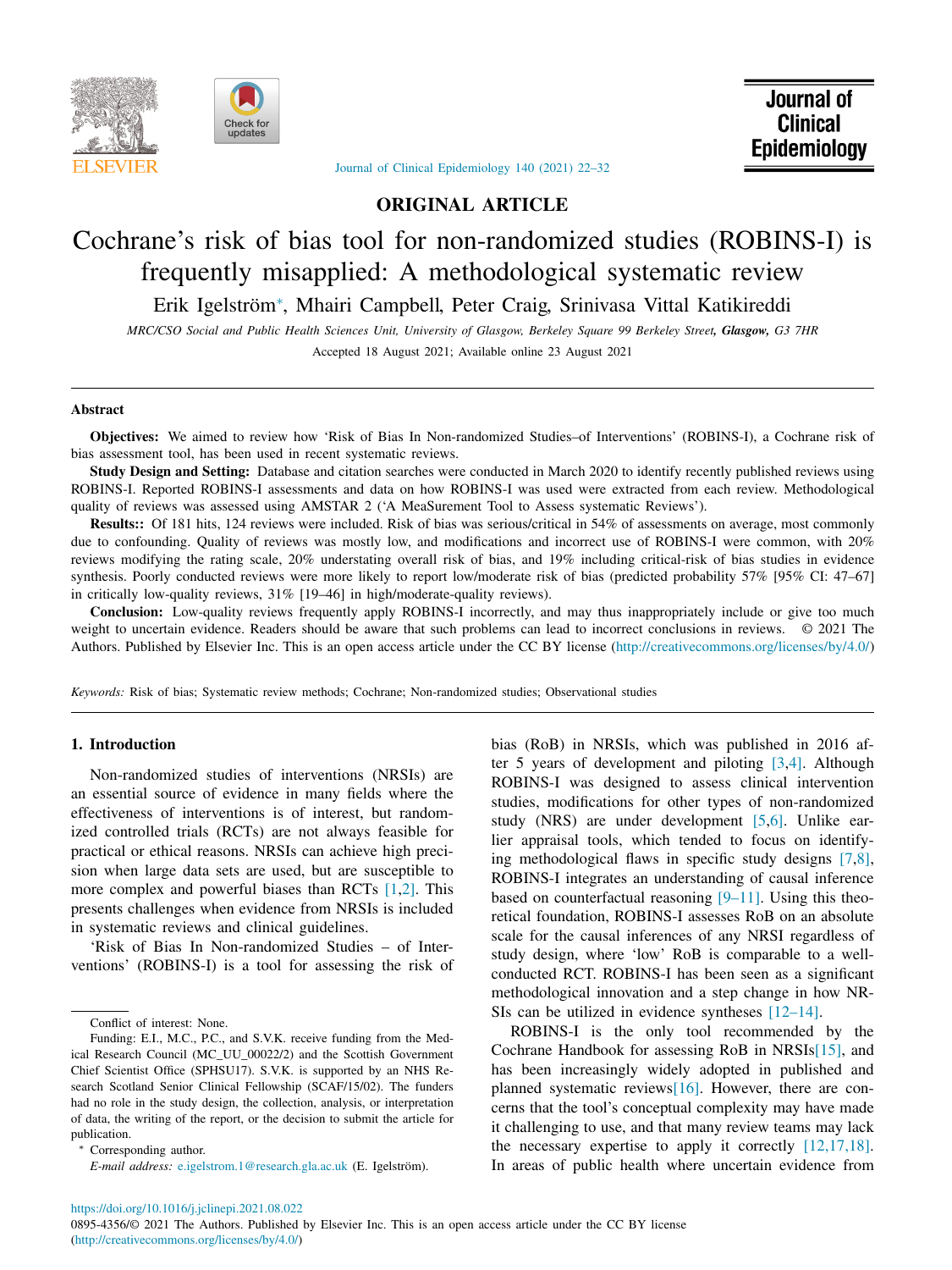# **What is new?**

# **Key findings**

- In a sample of systematic reviews published across two months in 2020  $(n = 124)$  that used the ROBINS-I tool to assess risk of bias, authors often modified or the tool or used it incorrectly. Poorly conducted reviews were more likely to rate risk of bias as low and moderate and less likely to rate it as critical, compared to well-conducted reviews.
- Risk of bias was rated as serious or critical in most studies, with the 'confounding' bias domain most often rated highly.

# **What this adds to what was known?**

- This is the first study to investigate how ROBINS-I has been used in practice in the systematic review literature.
- Cochrane recommend that ROBINS-I should only be used by review teams with extensive methodological expertise, but our findings suggest that the tool is nonetheless frequently misapplied.

# **What is the implication and what should change now?**

• Inadequate risk of bias assessment can substantively affect the findings of a systematic review, potentially leading to misleading recommendations and guidelines. Researchers and practitioners should be alert to this issue when reading systematic reviews, and authors should ensure that the conduct and reporting of risk of bias assessments are rigorous.

NRSIs is common, there is also a concern that ROBINS-I may be of limited use due to the lack of discrimination among higher levels of RoB [\[12,19\].](#page-8-0)

Previous methodological studies examining ROBINS-I have relied on small research teams applying the tool in a controlled setting [\[12,17,18,20–22\].](#page-8-0) However, no research has yet been undertaken on how ROBINS-I has been used in the large and growing body of reviews using the tool in practice. The aim of this study was to review how ROBINS-I has been used in recent systematic reviews, in order to identify ways that it may be misapplied and possible explanatory factors.

# **2. Methods**

### *2.1. Search strategy*

A protocol for this study was developed prospectively and registered in PROSPERO (CRD42013006924; submitted 8 March, registered 11 June 2020). Searches were carried out in Scopus, Web of Science, MEDLINE, Embase, and the Cochrane Database of Systematic Reviews (CDSR). Title and abstract searches were conducted in all databases using the following search terms:

"risk of bias in non randomi#ed studies of interventions" OR "risk of bias in nonrandomi#ed studies of interventions" OR "robins i"

Where possible (in all databases except Embase and CDSR), forward citation searches were also conducted to identify publications that cited the ROBINS-I too[l\[4\].](#page-8-0)

The searches were carried out on 2 March 2020, and were limited to publications from 1 January 2020 onwards. This time window of approximately 2 months was selected to balance a sufficient number of reviews against available time and resources, and to provide an understanding of contemporary research practice.

# *2.2. Selection of included reviews*

Publications were included if they were presented by the authors as systematic reviews, reported that ROBINS-I was used to assess RoB, and were available in English. Search results were independently screened by two reviewers (E.I. and S.V.K.) and any disagreements resolved by consensus.

# *2.3. Data extraction*

The outcome of interest was the ROBINS-I RoB assessments reported within each review. Each outcome in an included study is assigned judgments in seven 'bias domains', as well as an overall RoB judgmen[t\[4\].](#page-8-0) The possible judgments are 'low', 'moderate', 'serious', 'critical', and 'no information'.

Reported ROBINS-I assessments within each review were extracted using a Microsoft Excel spreadsheet. Where separate assessments were reported for multiple results or outcomes within a single study, assessments for each result were extracted separately. In addition to these assessments, the following information was extracted for each review: aim or research question as described by the authors, number of included studies (RCTs and NRSs), whether meta-analysis was performed, and any declared funding sources or competing interests. Additional information was also captured on how ROBINS-I was used and reported, including whether assessments were performed in duplicate, whether results from the pre-assessment stage were reported, in what form ROBINS-I assessments for individual studies were reported, and what categories were used for the assessments. Free-form textual comments were captured regarding non-standard uses of ROBINS-I, modifications to the tool, and any other noteworthy observations, including quotations from reviews where relevant.

Data extraction was carried out by E.I. and review-level data were checked by a second reviewer (S.V.K., P.C., or  $M.C.$ ).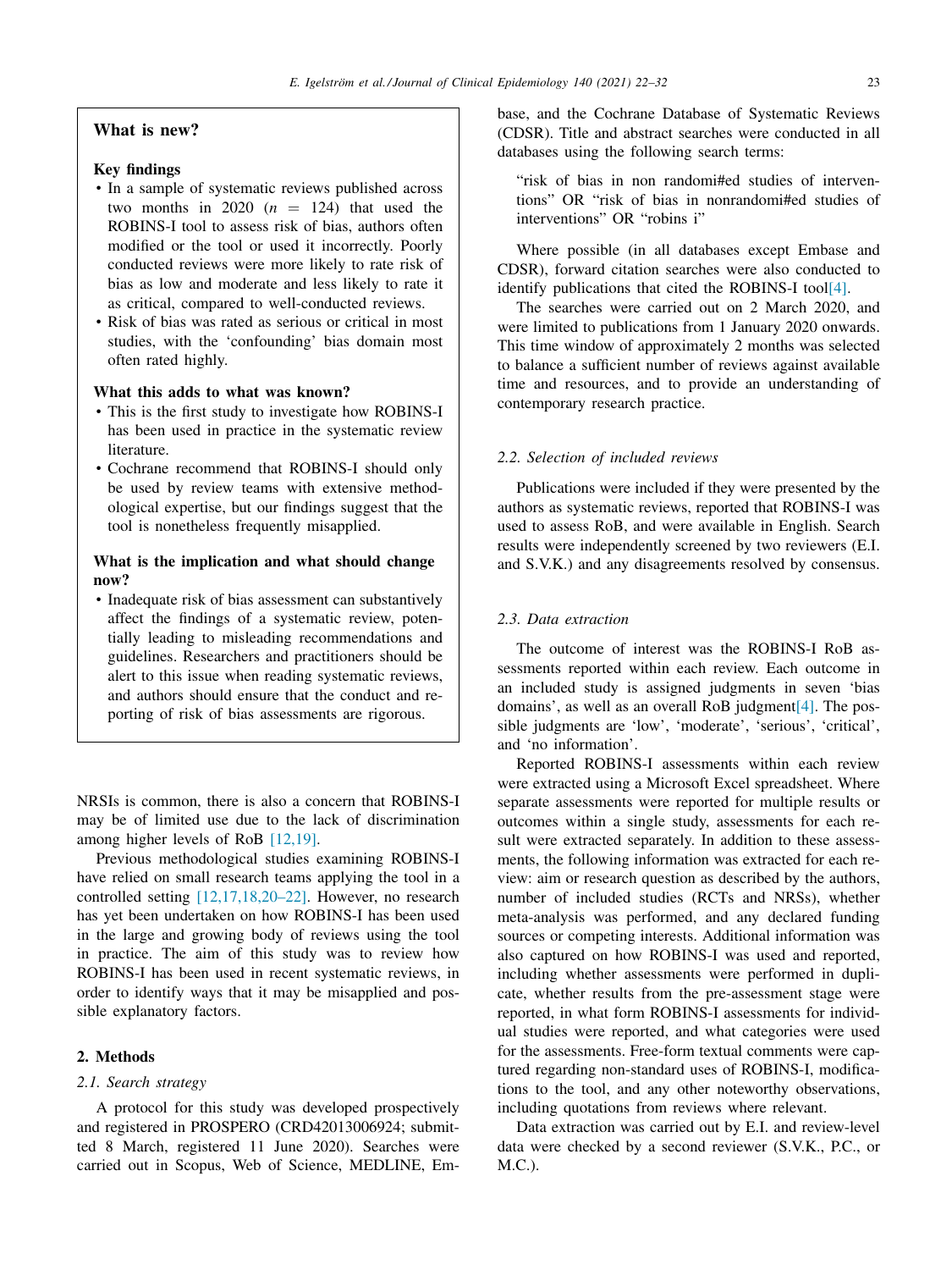#### *2.4. Quality appraisal*

The methodological quality of the included reviews was assessed using AMSTAR 2 ('A MeaSurement Tool to Assess systematic Reviews 2'[\)\[2\].](#page-8-0) This tool consists of 16 items, each of which is rated as 'yes', 'partial yes', or 'no'. Each item is regarded as either 'critical' or 'non-critical', and an overall confidence rating can be determined by the number of identified weaknesses (i.e., 'no' ratings) in critical and non-critical domains. Overall confidence in a review is rated 'critically low' if it has more than one critical flaw, 'low' if it has exactly one critical flaw, 'moderate' if it has no critical flaws but more than one non-critical weakness, and 'high' if it has no critical flaws and up to one non-critical weakness.

Quality appraisals were conducted independently by two reviewers (E.I., M.C., P.C., and S.V.K.), and disagreements were resolved by consensus.

# *2.5. Analysis*

Free-text comments on non-standard use of ROBINS-I were grouped into categories and summarized. For each review, we calculated the proportion of judgments in each RoB category and the range of categories used.

For reviews that did not report overall RoB judgments, inferred overall judgments were calculated by taking the highest judgment in an individual domain, in accordance with the ROBINS-I guidance.<sup>[4]</sup> For reviews that reported both domain-specific and overall judgments, the inferred overall judgment was compared to the reported judgment to identify instances where they differed.

We considered the following explanatory variables as potential predictors of RoB judgments: methodological quality as assessed using AMSTAR 2, whether RoB assessment was performed in duplicate, whether the authors reported industry funding or competing interests, and whether the review included RCTs.

Since the RoB assessments within the same review were expected to be similar, multilevel regression was used. The overall (or inferred overall) RoB judgments were treated as an ordinal outcome, and a separate generalized ordered logit model was fitted for each predictor with a reviewlevel random intercept. Results were presented as odds ratios and population-average marginal predicted probabilities. Analyses were carried out in Stata MP/16.[1\[23\]](#page-9-0) using the *gllamm* comman[d\[24\].](#page-9-0)

# **3. Results**

The literature search identified 124 systematic reviews satisfying the inclusion criteria [\(Fig.](#page-3-0) 1). The results covered a wide range of topics [\(Table](#page-4-0) 1), with most reviews (66%) studying individual-level clinical interventions. Methodological quality was rated as low or critically low in most reviews, with only 17% and 6% being classified as moderate and high quality, respectively. A complete list of included reviews and excluded full-text articles can be found in Supplementary Tables 1 and 2.

# *3.1. Reporting of risk of bias judgments*

Although most reviews (66%) reported both the overall RoB judgments and judgments for each individual domain, a considerable number omitted either or both. Most reviews (89%) reported only the judgments without any supporting comments or justifications: only six reviews (5%) reported explicit justifications for both overall and per-domain RoB judgments. The pre-assessment stage of ROBINS-I, where relevant confounding domains and cointerventions are identified, was not described at all in 94% of reviews; only eight reviews (6%) explicitly listed what confounding domains were considered.

# *3.2. Modifications and non-standard use of ROBINS-I*

Modifications and non-standard uses of the tool were common, often without explanation or justification. These are described in [Table](#page-5-0) 2, and in greater detail in Supplementary Table 3. Modifications of the rating scale were most common, occurring in 20% of reviews. Only one of these justified the use of a non-standard scale: Rhodes et al. [\[25\]](#page-9-0) used 'low risk', 'some concerns', and 'high risk', stating that '[these] terms were used to be concordant with the randomized trials' (which were assessed using the Cochrane RoB 2 tool [\[26\]\)](#page-9-0). In the remaining reviews, no justification was provided.

Most reviews used the seven bias domains listed in the tool. In five reviews, one domain was omitted or reported as 'not applicable' (domain 3, 'classification of interventions' [\[27\]](#page-9-0) or 4, 'deviations from intended interventions' [\[28–31\]\)](#page-9-0). One review used all seven domains, but added an eighth domain ('vested interest bias') [\[32\].](#page-9-0) One review appeared to use the seven ROBINS-I domains, but reported the results alongside results from the Cochrane RoB tool for RCTs, with domains renamed to fit both tools [\[33\].](#page-9-0)

Most reviews (69%) did not make references to RoB when synthesizing evidence [\(Table](#page-5-0) 2). Among the reviews that did, most referred to RoB in individual studies in narrative discussion or interpretation of results, and a smaller number incorporated RoB into meta-analysis (e.g., using subgroup analysis or sensitivity analysis) or excluded studies at high RoB. Contrary to guidance [\[4,34\].](#page-8-0) In 19% of reviews, studies rated at critical RoB were included in the narrative or quantitative synthesis; 7% included critical-RoB studies in a meta-analysis. Also contrary to guidance, 11% of reviews applied ROBINS-I to a non-interventional research question (e.g., estimating incidence or prevalence of a condition [\[35,36\]](#page-9-0) or describing the features of a population [\[37–41\]\)](#page-9-0).

ROBINS-I guidance states that the overall RoB judgment should normally be at least as high as the highest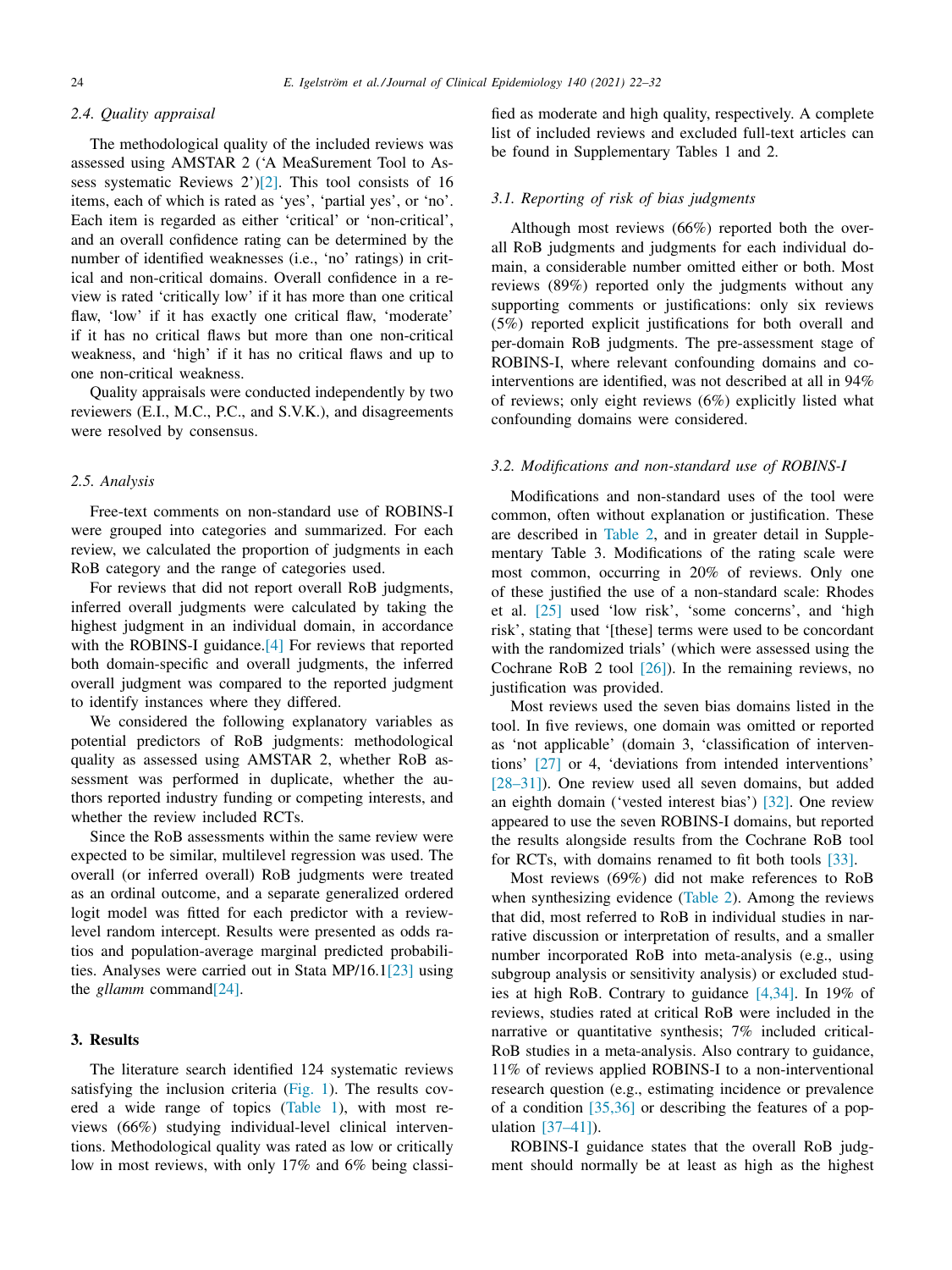<span id="page-3-0"></span>

**Fig. 1.** Adapted Preferred Reporting Items in Systematic Reviews and Meta-Analyses (PRISMA) flow diagram showing the study selection process. Top right: Flow diagram illustrating the risk of bias assessments included in the quantitative analyses.

judgment in any bias domai[n\[4\].](#page-8-0) Out of the 90 reviews that reported both overall and domain-specific judgments, 20% did not adhere to this principle, and thus not all studies or results reported as low RoB overall were rated low in all domains. In the 68 reviews that reported judgments for all domains using the standard scale, 58% of the studies or results reported as low RoB overall had higher RoB in at least one domain, and 27% (all from a single review [\[31\]\)](#page-9-0) had critical RoB in at least one domain (Supplementary Table 4).

# *3.3. Distribution of risk of bias judgments*

Individual ROBINS-I assessments were extracted from 116 reviews, comprising a total of 1,565 assessments of 1,499 primary studies (Fig. 1). 221 assessments from 23 reviews used a non-standard rating scale and were excluded from further analysis. Of the assessments that remained, 171 only included an overall judgment, and 214 only included domain-specific judgments. For the latter, an inferred overall judgment was calculated by taking the highest RoB judgment in an individual domain. The final analyzed sample included 1,344 RoB assessments from 93 reviews.

Among the 93 reviews reporting judgments using the standard scale, RoB was reported as low in 10% of studies on average, moderate in 36%, and critical in 15% (Table 3). However, these proportions varied by [methodologi](#page-6-0)cal quality as assessed using AMSTAR 2, with more wellconducted reviews containing fewer low- and moderate-RoB studies and more critical-RoB studies on average. Out of the reviews that included five or more NRSs, most made use of two (45%) or three (40%) adjacent categories; 13% of reviews assigned the same overall judgment to all included NRSs. Out of the seven bias domains, domain 1 (confounding) was more often rated at higher RoB than the remaining domains [\(Fig.](#page-6-0) 2), and was among the highestrated domains in 74% of all the included NRSs. The pattern was similar across different AMSTAR 2 confidence ratings (Supplementary Figure 2).

# *3.4. Associations between review characteristics and risk of bias judgments*

As [Table](#page-6-0) 3 shows, reviews of higher methodological quality (as assessed using AMSTAR 2) appeared to have a lower proportion of low/moderate overall RoB judgments and a higher proportion of critical judgments, with an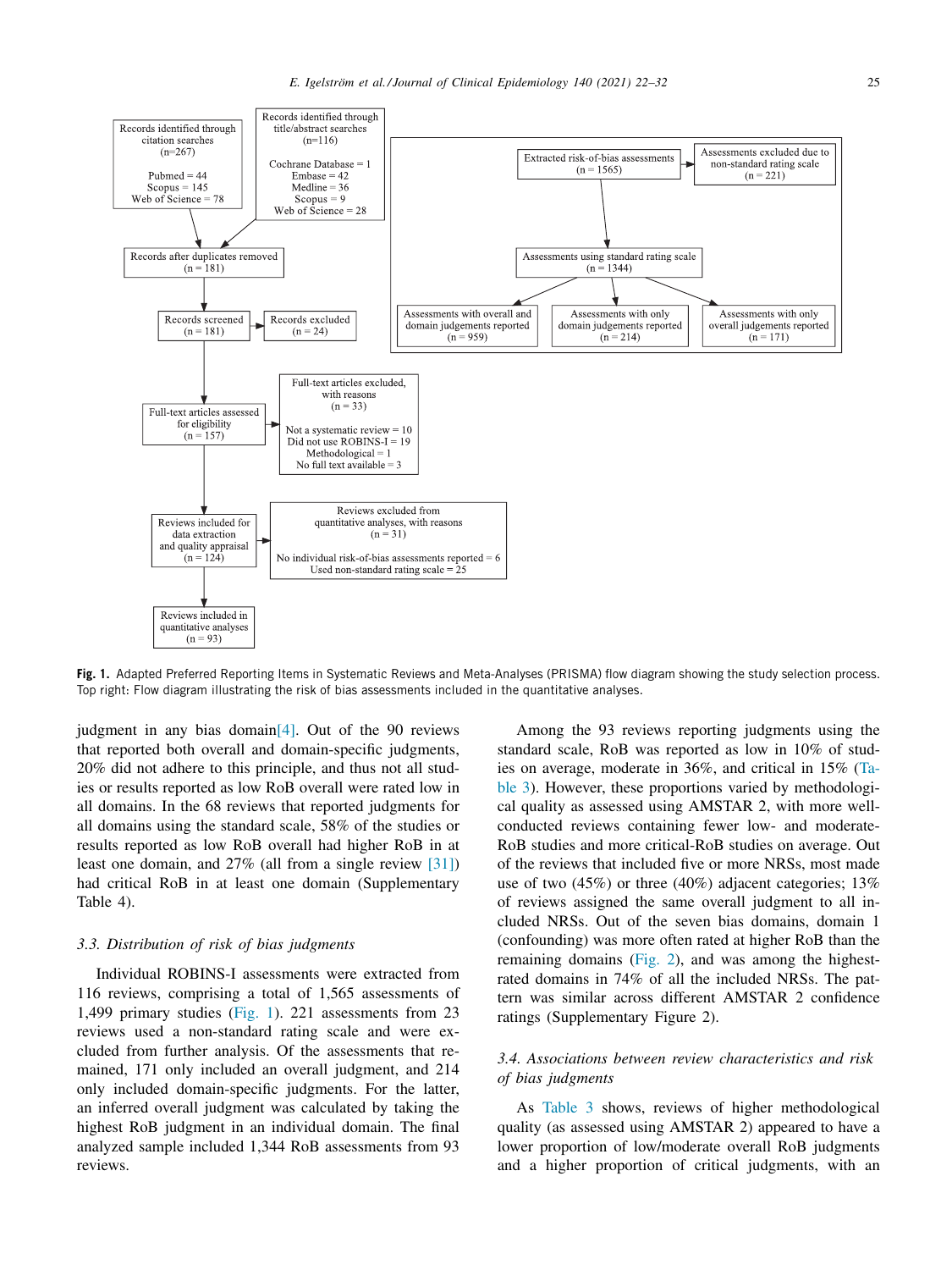<span id="page-4-0"></span>

| <b>Table 1.</b> Characteristics of the included systematic reviews |  |
|--------------------------------------------------------------------|--|
|--------------------------------------------------------------------|--|

|                                   |                       | <b>AMSTAR 2 confidence rating</b> |                            |                       |                                  |
|-----------------------------------|-----------------------|-----------------------------------|----------------------------|-----------------------|----------------------------------|
| Characteristic                    | Overall,<br>$N = 124$ | High, $N = 7(6%)$                 | Moderate,<br>$N = 21(17%)$ | Low,<br>$N = 41(33%)$ | Critically low,<br>$N = 55(44%)$ |
| Type of intervention studied      |                       |                                   |                            |                       |                                  |
| Clinical intervention (drug)      | 26 (21%)              | $0(0\%)$                          | 5(24%)                     | 12 (29%)              | 9(16%)                           |
| Clinical intervention (other)     | 30 (24%)              | $0(0\%)$                          | 9(43%)                     | 8(20%)                | 13 (24%)                         |
| Clinical intervention (surgical)  | 26 (21%)              | 1(14%)                            | 1(5%)                      | 7(17%)                | 17 (31%)                         |
| Environmental exposure            | 4(3%)                 | 2(29%)                            | $0(0\%)$                   | 1(2%)                 | 1(2%)                            |
| Non-clinical intervention         | 3(2%)                 | $0(0\%)$                          | 2(10%)                     | 1(2%)                 | $0(0\%)$                         |
| Public health intervention        | 21 (17%)              | 2(29%)                            | 1(5%)                      | 11 (27%)              | 7(13%)                           |
| Non-interventional                | 14 (11%)              | 2(29%)                            | 3(14%)                     | 1(2%)                 | 8 (15%)                          |
| Number of included studies        |                       |                                   |                            |                       |                                  |
| Median (IQR)                      | 14 (9, 27)            | 14 (8, 22)                        | 16(7, 36)                  | 15 (10, 27)           | 13 (9, 24)                       |
| Range                             | 2, 124                | 3, 29                             | 2, 91                      | 4, 47                 | 2, 124                           |
| Funding sources                   |                       |                                   |                            |                       |                                  |
| Academic                          | 2(2%)                 | $0(0\%)$                          | $0(0\%)$                   | $0(0\%)$              | 2(4%)                            |
| Foundation/NGO                    | 9(7%)                 | $0(0\%)$                          | 1(5%)                      | 4 (10%)               | 4(7%)                            |
| Government                        | 23 (19%)              | 2(29%)                            | 4 (19%)                    | 8(20%)                | 9(16%)                           |
| Industry                          | 4(3%)                 | 1(14%)                            | $0(0\%)$                   | 1(2%)                 | 2(4%)                            |
| Multiple (excl. industry)         | 11 (9%)               | 2(29%)                            | 3(14%)                     | 3(7%)                 | 3(5%)                            |
| Multiple (incl. industry)         | 2(2%)                 | $0(0\%)$                          | $0(0\%)$                   | 2(5%)                 | $0(0\%)$                         |
| Other                             | 2(2%)                 | $0(0\%)$                          | $0(0\%)$                   | 2(5%)                 | $0(0\%)$                         |
| None                              | 44 (35%)              | 2(29%)                            | 9(43%)                     | 15 (37%)              | 18 (33%)                         |
| Not reported                      | 27 (22%)              | $0(0\%)$                          | 4 (19%)                    | 6(15%)                | 17 (31%)                         |
| Competing interests               |                       |                                   |                            |                       |                                  |
| Academic                          | 11 (9%)               | 2(29%)                            | 2(10%)                     | 5(12%)                | 2(4%)                            |
| Industry                          | 15 (12%)              | 1(14%)                            | 1(5%)                      | 7(17%)                | 6(11%)                           |
| None                              | 92 (74%)              | 4 (57%)                           | 16 (76%)                   | 26 (63%)              | 46 (84%)                         |
| Not reported                      | 6(5%)                 | $0(0\%)$                          | 2(10%)                     | 3(7%)                 | 1(2%)                            |
| Review included randomized trials | 70 (56%)              | 2(29%)                            | 16 (76%)                   | 21 (51%)              | 31 (56%)                         |
| Review included meta-analysis     | 73 (59%)              | 5(71%)                            | 7(33%)                     | 20 (49%)              | 41 (75%)                         |

apparent dose-response relationship. The multilevel regression analyses confirmed this [\(Table](#page-7-0) 4), with the predicted probability of low RoB judgments ranging from 5% (95% CI: 2%–11%) in high/moderate-quality reviews to 13% (8%–20%) in critically low-quality reviews. Probability of moderate and lower RoB similarly ranged from 31% (19%–46%) in high/moderate-quality reviews to 57% (47%–67%) in critically low-quality reviews, and critical RoB was approximately twice as likely in moderate/highquality reviews  $(30\% \t17\% - 45\%)$  as in low-quality  $(13\%$  $[7\%-22\%]$ ) or critically low-quality reviews  $(15\%$   $[9\%-10\%]$ 23%]).

There was less conclusive evidence of any association between RoB judgments and duplicate ROBINS-I assessment, reported industry funding/competing interests, or the inclusion of RCTs in the review. Although there were strong associations between duplicate RoB assessment and the proportion of critical RoB judgments, as well as between industry funding and low RoB judgments, the direction and strength of association were not consistent across levels of RoB.

# **4. Discussion**

In a representative sample of 124 systematic reviews that used ROBINS-I to assess RoB in NRSs, methodological quality (assessed using AMSTAR 2) was generally low, unjustified modifications of ROBINS-I were common, and reporting of RoB assessments were often lacking in detail. Reported RoB was generally high, with confounding being by far the most common reason for high RoB judgemnts. However, low-quality reviews were more likely to report low or moderate RoB (where low RoB is interpreted as comparable to a well-conducted RCT [\[4\]\)](#page-8-0), and less likely to report critical RoB.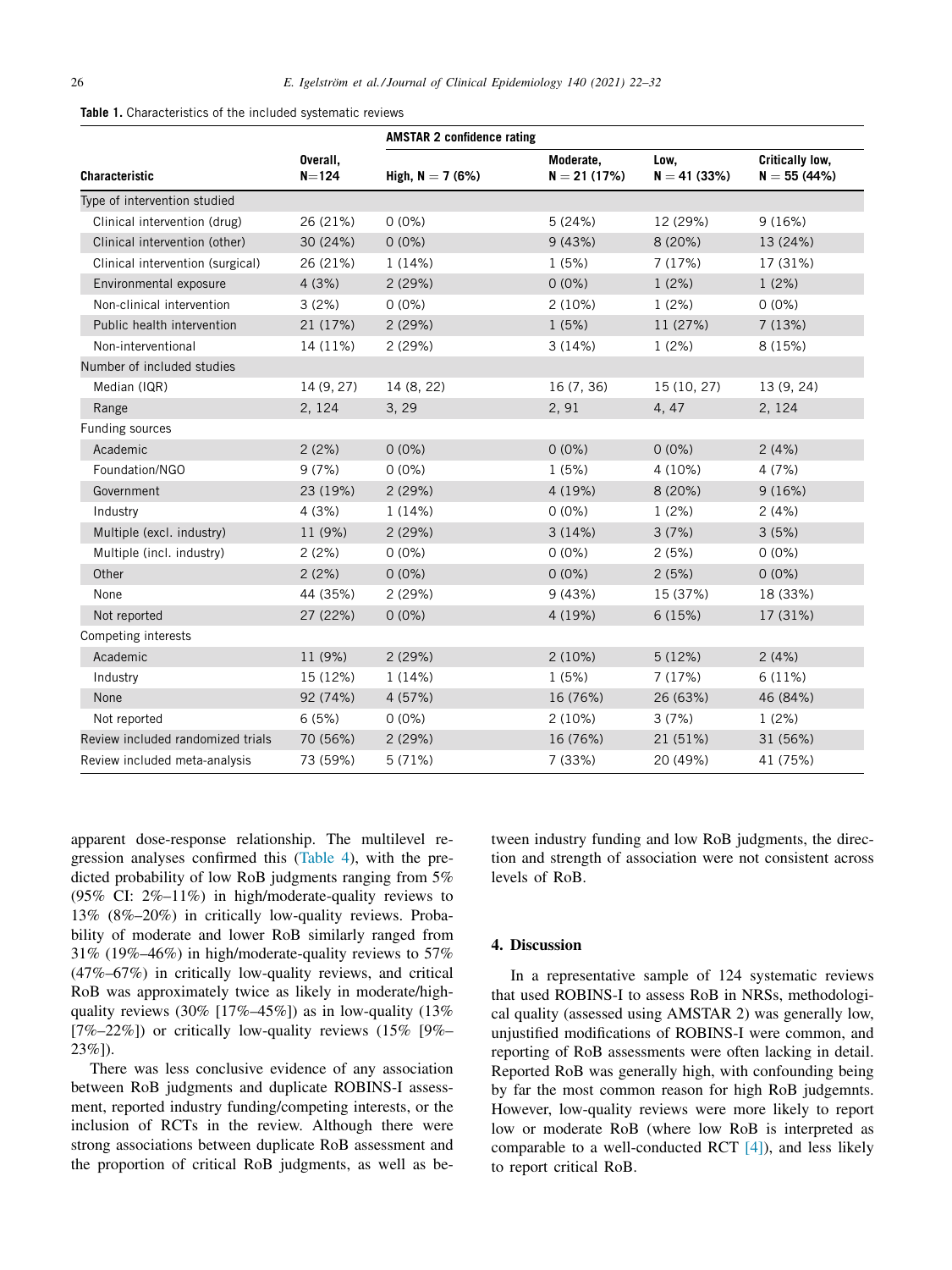<span id="page-5-0"></span>

|  |  |  |  |  |  | <b>Table 2.</b> How risk of bias assessments using ROBINS-I were conducted and reported in the included systematic reviews |
|--|--|--|--|--|--|----------------------------------------------------------------------------------------------------------------------------|
|--|--|--|--|--|--|----------------------------------------------------------------------------------------------------------------------------|

|                                                                                           |                       | <b>AMSTAR 2 confidence rating</b> |                       |                  |                                    |  |
|-------------------------------------------------------------------------------------------|-----------------------|-----------------------------------|-----------------------|------------------|------------------------------------|--|
| <b>Characteristic</b>                                                                     | Overall,<br>$N = 124$ | High, $N = 7$                     | Moderate,<br>$N = 21$ | Low,<br>$N = 41$ | <b>Critically</b><br>low, $N = 55$ |  |
| ROBINS-I judgments reported                                                               |                       |                                   |                       |                  |                                    |  |
| Overall and domain-specific RoB judgments for all studies                                 | 82 (66%)              | 7 (100%)                          | 15 (71%)              | 27 (66%)         | 33 (60%)                           |  |
| Domain-specific RoB judgments for all studies                                             | 19 (15%)              | $0(0\%)$                          | 3(14%)                | 5(12%)           | 11 (20%)                           |  |
| Overall RoB judgments for all studies                                                     | 15 (12%)              | $0(0\%)$                          | $2(10\%)$             | 7 (17%)          | 6(11%)                             |  |
| Incomplete or aggregated RoB judgments only                                               | 2(2%)                 | $0(0\%)$                          | $0(0\%)$              | $0(0\%)$         | 2(4%)                              |  |
| No RoB judgments                                                                          | 6(5%)                 | $0(0\%)$                          | 1(5%)                 | 2(5%)            | 3(5%)                              |  |
| Reported justifications for individual ROBINS-I judgments                                 |                       |                                   |                       |                  |                                    |  |
| Overall and domain-specific RoB judgments for all studies                                 | 6(5%)                 | 2(29%)                            | 1(5%)                 | 3(7%)            | $0(0\%)$                           |  |
| Domain-specific RoB judgments for all studies                                             | 5(4%)                 | $0(0\%)$                          | $0(0\%)$              | 2(5%)            | 3(5%)                              |  |
| Overall RoB judgments for all studies                                                     | 3(2%)                 | $0(0\%)$                          | $0(0\%)$              | 3(7%)            | $0(0\%)$                           |  |
| No justifications reported                                                                | 110 (89%)             | 5(71%)                            | 20 (95%)              | 33 (80%)         | 52 (95%)                           |  |
| Reporting of ROBINS-I pre-assessment stage                                                |                       |                                   |                       |                  |                                    |  |
| Confounding domains listed                                                                | 5(4%)                 | $0(0\%)$                          | 4 (19%)               | 1(2%)            | $0(0\%)$                           |  |
| Confounding domains and co-interventions listed                                           | 3(2%)                 | 1(14%)                            | 1(5%)                 | 1(2%)            | $0(0\%)$                           |  |
| No reporting of pre-assessment stage                                                      | 116 (94%)             | 6(86%)                            | 16 (76%)              | 39 (95%)         | 55 (100%)                          |  |
| Scale used to rate RoB                                                                    |                       |                                   |                       |                  |                                    |  |
| Standard scale (low, moderate, serious, critical)                                         | 93 (75%)              | 5(71%)                            | 16 (76%)              | 31 (76%)         | 41 (75%)                           |  |
| Non-standard: 3 levels (e.g., low, moderate, high)                                        | 14 (11%)              | 1(14%)                            | 2(10%)                | 6(15%)           | 5(9%)                              |  |
| Non-standard: 2 levels (e.g., low, high)                                                  | 9(7%)                 | 1(14%)                            | $2(10\%)$             | 2(5%)            | 4(7%)                              |  |
| Non-standard: other (e.g., yes, probably yes, probably no,                                | 2(2%)                 | $0(0\%)$                          | $0(0\%)$              | $0(0\%)$         | 2(4%)                              |  |
| no)                                                                                       |                       |                                   |                       |                  |                                    |  |
| None                                                                                      | 6(5%)                 | $0(0\%)$                          | 1(5%)                 | 2(5%)            | 3(5%)                              |  |
| Explicitly incorporated RoB into evidence synthesis                                       |                       |                                   |                       |                  |                                    |  |
| Yes                                                                                       | 38 (31%)              | 6(86%)                            | 13 (62%)              | 13 (32%)         | 6(11%)                             |  |
| <b>No</b>                                                                                 | 86 (69%)              | 1(14%)                            | 8 (38%)               | 28 (68%)         | 49 (89%)                           |  |
| How RoB was incorporated into evidence synthesis ( $N = 38$ )                             |                       |                                   |                       |                  |                                    |  |
| Discussed RoB in narrative synthesis                                                      | 28 (74%)              | 5(83%)                            | 11 (85%)              | 9(69%)           | 3(50%)                             |  |
| Conducted sensitivity analysis or subgroup analysis                                       | 10 (26%)              | 3(50%)                            | 3(23%)                | 3(23%)           | 1(17%)                             |  |
| Excluded studies at high RoB                                                              | 7(18%)                | 1 (17%)                           | 2(15%)                | 2(15%)           | 2(33%)                             |  |
| Deviations from ROBINS-I guidance                                                         |                       |                                   |                       |                  |                                    |  |
| Modified the rating scale                                                                 | 25 (20%)              | 2(29%)                            | 4 (19%)               | 8(20%)           | 11 (20%)                           |  |
| Modified the bias domains                                                                 | 8(6%)                 | $0(0\%)$                          | 1(5%)                 | 2(5%)            | 5(9%)                              |  |
| Assigned an overall RoB judgment lower than the<br>highest-rated bias domain <sup>a</sup> | 18 (20%)              | $0(0\%)$                          | 5(31%)                | 7(23%)           | 6(17%)                             |  |
| Included critical-RoB studies any synthesis                                               | 24 (19%)              | 2(29%)                            | 7(33%)                | 10 (24%)         | 5(9%)                              |  |
| Included critical-RoB studies in meta-analysis                                            | 9(7%)                 | 1(14%)                            | $2(10\%)$             | 2(5%)            | 4 (7%)                             |  |
| Applied ROBINS-I to a non-interventional research question                                | 14 (11%)              | 2 (29%)                           | 3(14%)                | 1(2%)            | 8 (15%)                            |  |

RoB, risk of bias.

 $a$  Excluding studies that did not report both overall and per-domain RoB judgements. N=90

#### *4.1. Strengths and limitations*

This is the first study investigating the practical use of ROBINS-I in a sizeable sample of published reviews from a range of disciplines. Previous methodological studies of ROBINS-I have been conducted on a relatively small scale, with assessments conducted by the authors themselves, and including a limited number of studies [\[12,17,18,21,22\].](#page-8-0) By using multilevel methods on a comparatively large sample

of individual ROBINS-I assessments, we have achieved greater statistical power than would have been possible with review-level data alone. However, it is possible that the associations seen in the quantitative analyses may be confounded by review characteristics, such as topic area or discipline.

In line with previous literature employing AMSTAR 2 to study review quality [\[42–45\],](#page-9-0) only a small proportion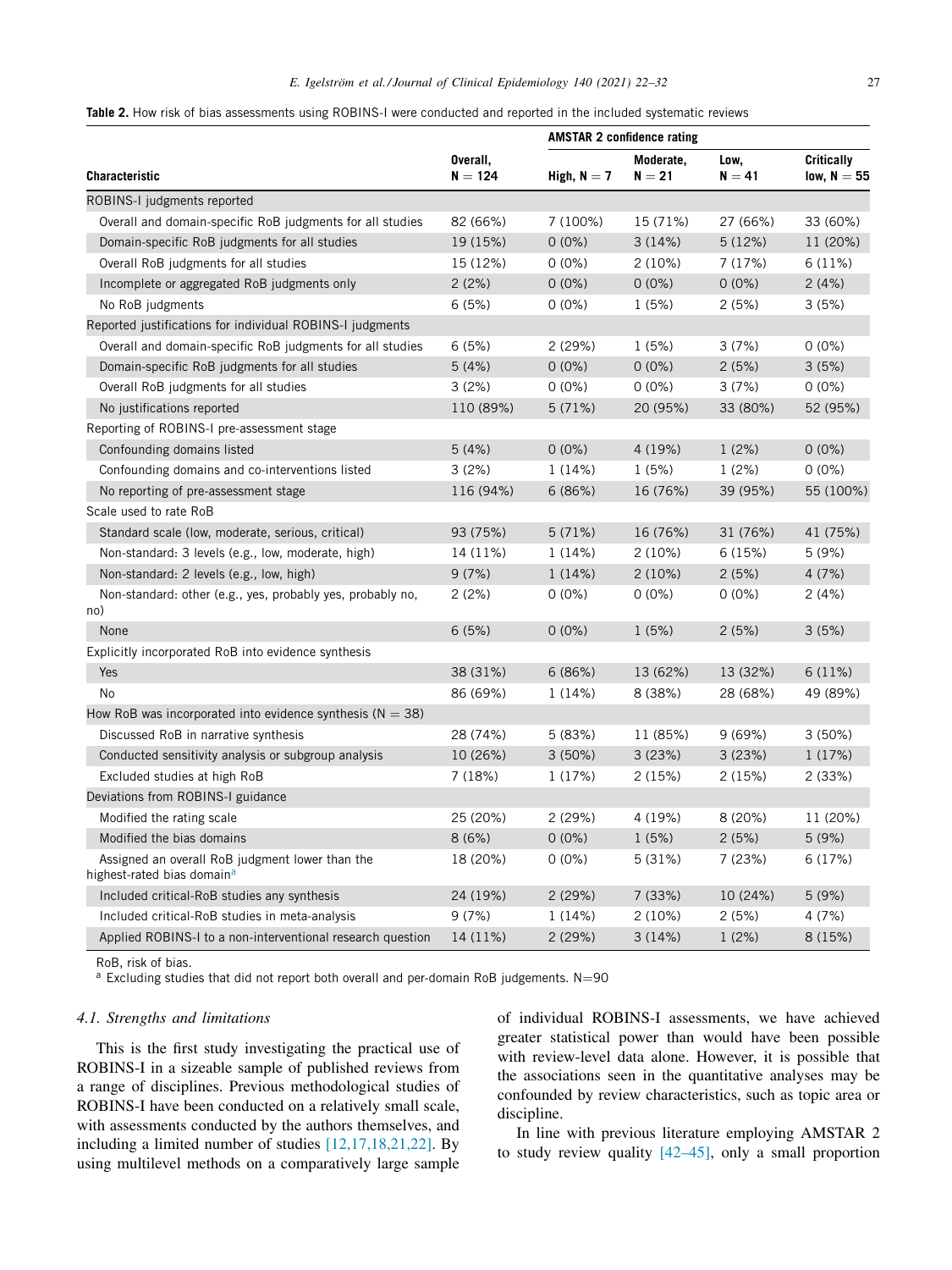<span id="page-6-0"></span>

|  | Table 3. Reported ROBINS-I risk of bias judgments in included systematic reviews that used the standard ROBINS-I scale |
|--|------------------------------------------------------------------------------------------------------------------------|
|  |                                                                                                                        |

|                                                                           |                      | <b>AMSTAR 2 confidence rating</b> |                       |                  |                                    |  |  |
|---------------------------------------------------------------------------|----------------------|-----------------------------------|-----------------------|------------------|------------------------------------|--|--|
| <b>Characteristic</b>                                                     | Overall,<br>$N = 93$ | High,<br>$N = 5$                  | Moderate,<br>$N = 16$ | Low,<br>$N = 31$ | <b>Critically</b><br>low, $N = 41$ |  |  |
| Mean (SD) proportion of studies rated                                     |                      |                                   |                       |                  |                                    |  |  |
| Low                                                                       | 0.10(0.23)           | 0.02(0.03)                        | 0.10(0.26)            | 0.08(0.24)       | 0.12(0.23)                         |  |  |
| Moderate                                                                  | 0.36(0.33)           | 0.22(0.40)                        | 0.27(0.25)            | 0.34(0.32)       | 0.41(0.35)                         |  |  |
| Serious                                                                   | 0.39(0.33)           | 0.44(0.44)                        | 0.28(0.25)            | 0.45(0.31)       | 0.38(0.35)                         |  |  |
| Critical                                                                  | 0.15(0.29)           | 0.32(0.41)                        | 0.34(0.42)            | 0.11(0.23)       | 0.08(0.23)                         |  |  |
| No information                                                            | 0.01(0.03)           | 0.00(0.00)                        | 0.00(0.02)            | 0.01(0.02)       | 0.01(0.04)                         |  |  |
| Range of risk of bias categories used (reviews<br>with $>5$ studies only) |                      |                                   |                       |                  |                                    |  |  |
| One category (all studies rated the same)                                 | 9(13%)               | $0(0\%)$                          | $0(0\%)$              | 3(12%)           | 6(21%)                             |  |  |
| Two categories                                                            | 30 (45%)             | 2(50%)                            | 4 (36%)               | 11 (46%)         | 13 (46%)                           |  |  |
| Three categories                                                          | 27 (40%)             | 2(50%)                            | 7(64%)                | 10 (42%)         | 8 (29%)                            |  |  |
| Four categories                                                           | 1(1%)                | $0(0\%)$                          | $0(0\%)$              | $0(0\%)$         | 1(4%)                              |  |  |
| (5 or fewer studies)                                                      | 26                   | $\mathbf 1$                       | 5                     | $\overline{7}$   | 13                                 |  |  |
| Type of intervention studied                                              |                      |                                   |                       |                  |                                    |  |  |
| Clinical intervention (drug)                                              | 23 (25%)             | $0(0\%)$                          | 5(31%)                | 11 (35%)         | 7(17%)                             |  |  |
| Clinical intervention (other)                                             | 25 (27%)             | $0(0\%)$                          | 7(44%)                | 7(23%)           | 11 (27%)                           |  |  |
| Clinical intervention (surgical)                                          | 17 (18%)             | $0(0\%)$                          | $0(0\%)$              | 6(19%)           | 11 (27%)                           |  |  |
| Environmental exposure                                                    | 3(3%)                | 2(40%)                            | $0(0\%)$              | $0(0\%)$         | 1(2%)                              |  |  |
| Non-clinical intervention                                                 | 3(3%)                | $0(0\%)$                          | 2(12%)                | 1(3%)            | $0(0\%)$                           |  |  |
| Non-interventional                                                        | 11 (12%)             | 1(20%)                            | 2(12%)                | 1(3%)            | 7(17%)                             |  |  |
| Public health intervention                                                | 11 (12%)             | 2(40%)                            | $0(0\%)$              | 5(16%)           | 4 (10%)                            |  |  |
| Number of included studies                                                |                      |                                   |                       |                  |                                    |  |  |
| Median (IQR)                                                              | 14 (9, 29)           | 14 (9, 27)                        | 16 (11, 40)           | 15 (10, 27)      | 12 (8, 28)                         |  |  |
| Range                                                                     | 2, 124               | 3, 29                             | 3, 91                 | 4,40             | 2, 124                             |  |  |
| Review included randomized trials                                         | 53 (57%)             | 1(20%)                            | 12 (75%)              | 17 (55%)         | 23 (56%)                           |  |  |
| Review included meta-analysis                                             | 58 (62%)             | 4 (80%)                           | 6(38%)                | 16 (52%)         | 32 (78%)                           |  |  |

Excludes reviews not reporting risk of bias using the standard ROBINS-I categories (low, moderate, serious, critical, no information)



**Fig. 2.** Distribution of risk of bias judgments in each bias domain for ROBINS-I assessments within the included systematic reviews. For interpretation of the references to color in this figure legend, the reader is referred to the Web version of this article.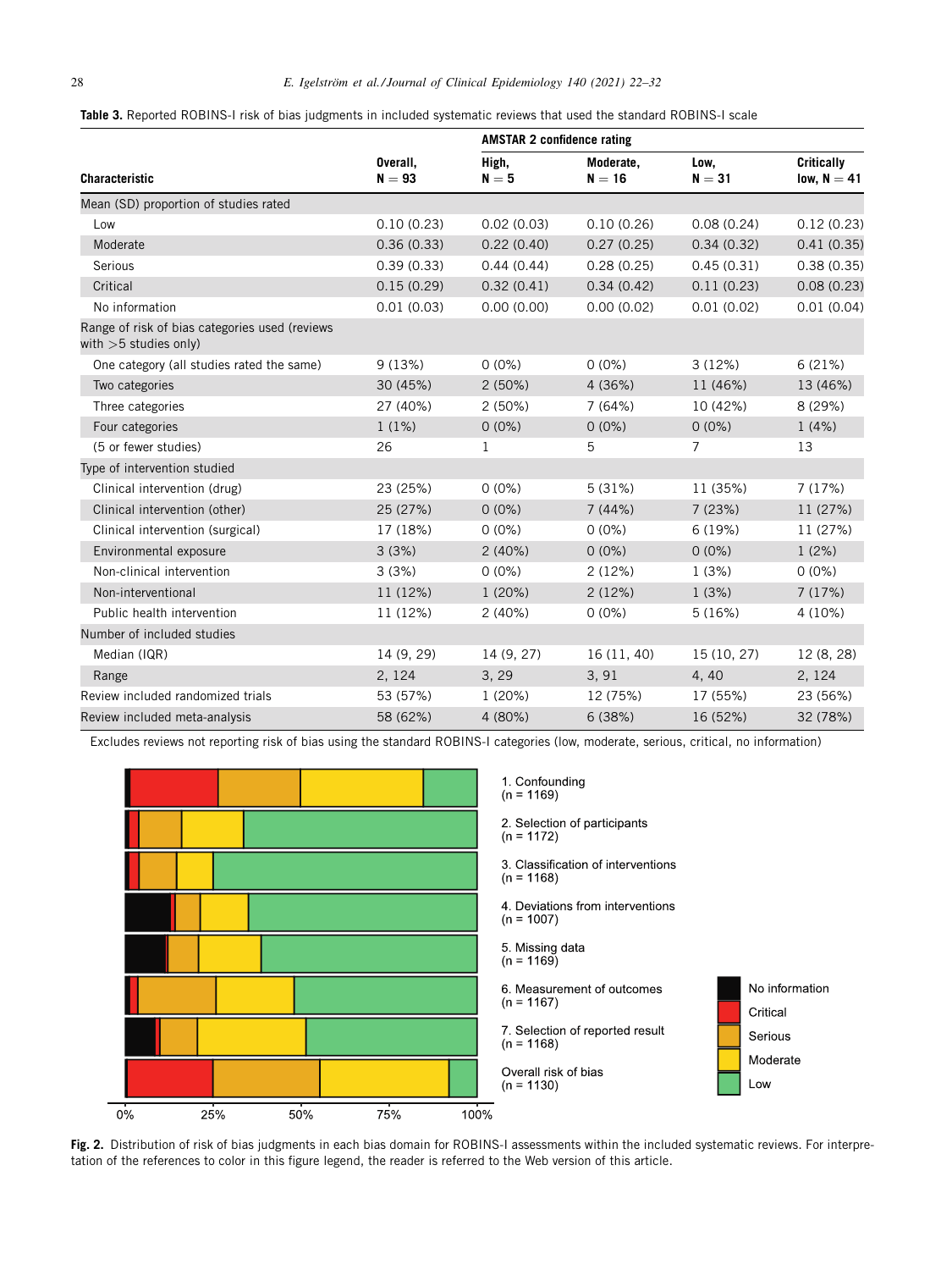<span id="page-7-0"></span>**Table 4.** Associations between review characteristics and overall ROBINS-I risk of bias judgements reported in the included systematic reviews

|                                                      | Odds ratio (95% CI)               |                                |                           | Marginal predicted probability, % (95% CI) |                     |              | N studies |
|------------------------------------------------------|-----------------------------------|--------------------------------|---------------------------|--------------------------------------------|---------------------|--------------|-----------|
|                                                      | Low vs.<br>higher RoB             | Low/moderate<br>vs. higher RoB | Critical vs.<br>lower RoB | Low RoB                                    | Low/moderate<br>RoB | Critical RoB | (reviews) |
| Review quality <sup>a</sup>                          |                                   |                                |                           |                                            |                     |              |           |
| High/Moderate (baseline)                             |                                   |                                |                           | 5(2, 11)                                   | 31(19, 46)          | 30(17, 45)   | 426 (21)  |
| Low                                                  | 1.9(0.36, 10.0)                   | 3.3(0.78, 14)                  | 0.19(0.04, 0.82)          | 8(4, 14)                                   | 46(35, 58)          | 13(7, 22)    | 409 (31)  |
| Critically low                                       | 4.7(1.0, 22)                      | 7.7(1.9, 31)                   | 0.24(0.06, 0.98)          | 13(8, 20)                                  | 57 (47, 67)         | 15(9, 23)    | 504 (41)  |
| Review included RCTs <sup>a</sup>                    |                                   |                                |                           |                                            |                     |              |           |
| No (baseline)                                        |                                   |                                |                           | 12(7, 18)                                  | 45 (34, 56)         | 19 (13, 28)  | 701 (40)  |
| Yes                                                  | 0.59(0.17, 2.0)                   | 1.4(0.47, 4.4)                 | 0.69(0.21, 2.2)           | 9(5, 14)                                   | 50(40, 60)          | 16(10, 23)   | 638 (53)  |
| RoB assessed in duplicate <sup>a</sup>               |                                   |                                |                           |                                            |                     |              |           |
| Yes (baseline)                                       |                                   |                                |                           | 11(7, 16)                                  | 47 (38, 55)         | 22(15, 29)   | 992 (63)  |
| N <sub>o</sub>                                       | 0.34(0.08, 1.5)                   | 1.3(0.40, 4.4)                 | 0.20(0.05, 0.70)          | 6(2, 12)                                   | 51 (38, 63)         | 10(5, 16)    | 347 (30)  |
| Industry funding or competing interests <sup>b</sup> |                                   |                                |                           |                                            |                     |              |           |
| No (baseline)                                        |                                   |                                |                           | 14(9, 20)                                  | 50 (42, 58)         | 17(12, 23)   | 795 (62)  |
| Yes                                                  | $\leq 0.01$ ( $\leq 0.01$ , 0.07) | $0.48$ $(0.10, 2.3)$           | 0.56(0.10, 3.1)           | 0(0, 3)                                    | 41(23, 60)          | 13(5, 29)    | 231(13)   |

CI, confidence interval; RoB, risk of bias.

A separate generalized ordered logit regression model was fitted for each predictor, with a review-level random intercept.

 $a \text{ N} = 1339$  studies, 93 reviews.

 $b$  N = 1026 studies, 75 reviews.

of included reviews were of high methodological quality, and only one was a Cochrane review. Hence, this study provides limited insight into how ROBINS-I has been employed in the most well-conducted reviews. We were also unable to include any reviews not available in English, although since this was checked at the screening stage, and no reviews were excluded for this reason, this did not affect the results. Due to resource limitations, we were also unable to conduct independent data extraction, although review selection and quality assessment were conducted in duplicate, and extracted data were checked by a second reviewer.

The lack of detailed reporting on RoB assessments in most reviews was also a limiting factor. Since only a small number of reviews included explicit justifications for their ROBINS-I judgments, it was not possible to examine how far these were plausible or justified, as has been done in similar methodological reviews studying the Cochrane RoB tool for RCTs [\[46,47\].](#page-9-0) Assessments from a substantial number of reviews also had to be excluded from quantitative analyses because they used a rating scale that deviated too far from the official tool.

#### *4.2. Interpretation of results*

The distribution of RoB judgments we observed is largely in line with previous studies. Losilla et al. [\[21\],](#page-9-0) Thomson et al. [\[12\],](#page-8-0) and Dhiman et al. [\[22\]](#page-9-0) reported overall RoB of at least moderate, serious, and serious respectively, used no more than two adjacent RoB categories, and reported that the confounding domain usually determined the overall judgment. Minozzi et al. [\[17\]](#page-9-0) reported statistics for inter-rater reliability, but no individual RoB judgments. Our results confirm that similar patterns can be seen in published reviews.

Unexplained modifications of the tool and departures from guidance were common. This is not unexpected, given previous evidence that other RoB tools are often inadequately applied [\[46,47\].](#page-9-0) It is mostly unclear whether such departures were deliberate or in error, but some may clearly have impacted the results of a review in ways that could mislead a reader. For example, a majority of studies reported as having low RoB would have been given a more conservative judgment if the recommended process for determining an overall RoB judgment had been followed. Additionally, although ROBINS-I was explicitly designed to assess RoB in NRSIs, several reviews inappropriately applied the tool to NRSs with non-interventional research questions. This may reflect an unmet need for equally rigorous appraisal tools that can be applied to noninterventional study design[s\[6\].](#page-8-0)

We found that poorly conducted reviews were more likely to rate included studies as having low RoB. Assuming that poorly conducted reviews were more likely to have applied ROBINS-I incorrectly, this can be taken as evidence that incorrect application of ROBINS-I led authors to understate the true RoB on average. Although the association between review quality and RoB judgments could be confounded by review characteristics, we found no indication that low-quality reviews were systematically different from high-quality reviews with respect to topic or other features that might otherwise explain the differences in reported RoB. The reasons for any potential underestimation of RoB are unclear, given the lack of detailed reporting in the included reviews, but given that substantial expertise is needed to apply ROBINS-I correctly, it is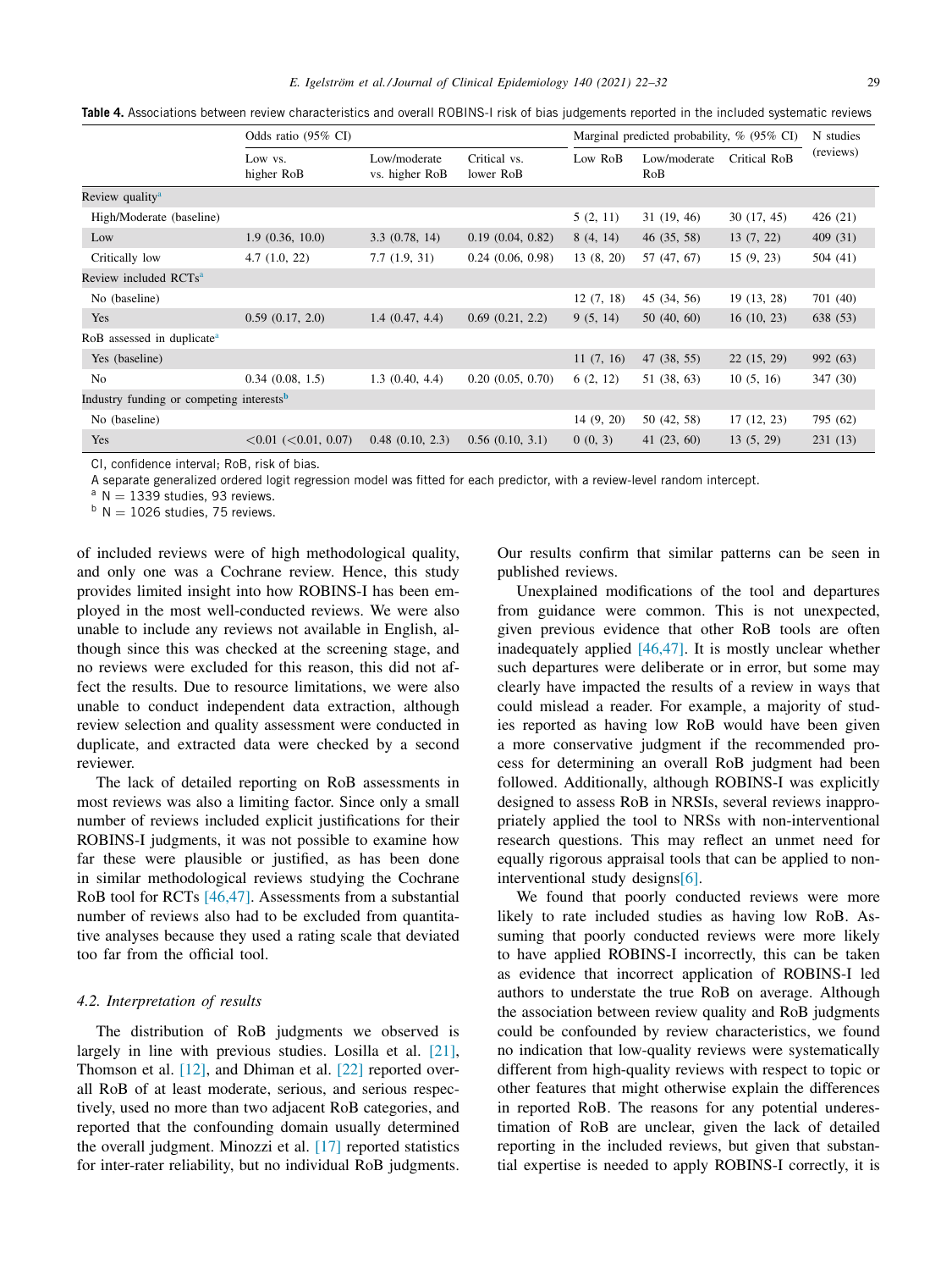<span id="page-8-0"></span>plausible that less experienced or thorough review teams are likely to overlook subtle or complex sources of bias that a team with greater epidemiological expertise would identify.

#### *4.3. Practical implications*

As has been emphasized in previous literature [4,15,34] ROBINS-I is a complex tool, and should only be used by review teams with extensive methodological expertise and sufficient time to commit to learning how to apply the tool correctly. Our findings suggest that ROBINS-I is nonetheless often applied with insufficient rigour, and consequently RoB may be underestimated in many reviews that include NRSs.

Our findings highlight that substantial expertise in epidemiology and systematic review methods is required when conducting reviews that include NRSs. The Cochrane Handbook emphasizes the importance of assessing RoB in seven key domains, with ROBINS-I being the only tool presented that explicitly does this [\[15,34\]](#page-9-0) and this may have encouraged some review authors to use ROBINS-I despite lacking the necessary expertise. Authors should carefully consider the trade-off between rigour and easeof-use in different tools: although more easily-applied tools are available (e.g., the Newcastle-Ottawa scale), these often fail to cover important bias domains, and hence potentially fail to identify sources of bias that a more rigorous tool could have identified [\[34,48\].](#page-9-0) At the same time, a more rigorous tool could give a false impression of certainty if it is not rigorously applied. Many alternative appraisal tools also fail to distinguish clearly between risk of bias and external validity [7].

Since RoB ratings directly influence which studies are included in a meta-analysis or narrative synthesis, the accuracy of RoB assessments can have a direct impact on the results of a review. We thus recommend that readers carefully consider whether RoB assessments were conducted rigorously and correctly. Current appraisal tools [2,49] and reporting guidelines [\[50\]](#page-10-0) for systematic reviews make few explicit recommendations about how much detail is appropriate when reporting the results of RoB assessments. When using ROBINS-I, we recommend that authors report the output of the pre-assessment stage (including important confounding domains and co-interventions), both overall and domain-specific RoB judgments, and written justifications for at least the overall judgment.

#### **5. Conclusion**

ROBINS-I appears to be frequently misused by systematic reviews of low methodological quality, which often modify the tool or deviate from its official guidance. Lowquality reviews are more likely to underestimate RoB, and may thus inappropriately include or give too much weight to uncertain evidence. Readers should be aware that such problems can lead to incorrect conclusions in reviews. Authors should identify the RoB assessment tool most suitable for their review, and be aware that correct application of the ROBINS-I tool requires expertise and sufficient resources.

#### **CRediT author statement**

Erik Igelström: conceptualization, methodology, investigation, formal analysis, writing – original draft. Mhairi Campbell: validation (quality appraisal), writing – review & editing. Peter Craig: validation (quality appraisal), writing – review & editing. S. Vittal Katikireddi: conceptualization, supervision, validation (quality appraisal), writing – review & editing.

# **Supplementary materials**

Supplementary material associated with this article can be found, in the online version, at doi: [10.1016/j.jclinepi.](https://doi.org/10.1016/j.jclinepi.2021.08.022) 2021.08.022.

# **References**

- [1] [Egger](http://refhub.elsevier.com/S0895-4356(21)00267-5/sbref0001) M, [Schneider](http://refhub.elsevier.com/S0895-4356(21)00267-5/sbref0001) M, [Smith](http://refhub.elsevier.com/S0895-4356(21)00267-5/sbref0001) GD. Spurious precision? meta-analysis of observational studies. BMJ [1998;316\(7125\):140–4.](http://refhub.elsevier.com/S0895-4356(21)00267-5/sbref0001)
- [2] [Shea](http://refhub.elsevier.com/S0895-4356(21)00267-5/sbref0002) BJ, [Reeves](http://refhub.elsevier.com/S0895-4356(21)00267-5/sbref0002) BC, [Wells](http://refhub.elsevier.com/S0895-4356(21)00267-5/sbref0002) G, [Thuku](http://refhub.elsevier.com/S0895-4356(21)00267-5/sbref0002) M, [Hamel](http://refhub.elsevier.com/S0895-4356(21)00267-5/sbref0002) C, [Moran](http://refhub.elsevier.com/S0895-4356(21)00267-5/sbref0002) J, et [al.](http://refhub.elsevier.com/S0895-4356(21)00267-5/sbref0002) AMSTAR 2: a critical appraisal tool for systematic reviews that include randomised or non-randomised studies of healthcare interventions, or both. BMJ [2017;358:j4008.](http://refhub.elsevier.com/S0895-4356(21)00267-5/sbref0002)
- [3] Sterne JAC, Higgins JPT, Reeves BC, on behalf of the development group for ACROBAT-NRSI. a cochrane risk of bias assessment tool: for non-randomized studies of interventions (ACROBAT-NRSI), version 1.0.0. http://www.bristol.ac.uk/population-health-sciences/ [centres/cresyda/barr/riskofbias/robins-i/acrobat-nrsi/.](http://www.bristol.ac.uk/population-health-sciences/centres/cresyda/barr/riskofbias/robins-i/acrobat-nrsi/) 2014 [accessed 1 July 2021].
- [4] [Sterne](http://refhub.elsevier.com/S0895-4356(21)00267-5/sbref0004) JAC, [Hernán](http://refhub.elsevier.com/S0895-4356(21)00267-5/sbref0004) MA, [Reeves](http://refhub.elsevier.com/S0895-4356(21)00267-5/sbref0004) BC, Savović J, [Berkman ND,](http://refhub.elsevier.com/S0895-4356(21)00267-5/sbref0004) [Viswanathan](http://refhub.elsevier.com/S0895-4356(21)00267-5/sbref0004) M, et [al.](http://refhub.elsevier.com/S0895-4356(21)00267-5/sbref0004) ROBINS-I: a tool for assessing risk of bias in non-randomised studies of interventions. BMJ [2016;355:i4919.](http://refhub.elsevier.com/S0895-4356(21)00267-5/sbref0004)
- [5] The ROBINS-E tool (Risk Of Bias In Non-randomized Studies of Exposures). [http://www.bristol.ac.uk/population-health-sciences/](http://www.bristol.ac.uk/population-health-sciences/centres/cresyda/barr/riskofbias/robins-e/) centres/cresyda/barr/riskofbias/robins-e/. 2017 [accessed 30 June 2021].
- [6] [Bero](http://refhub.elsevier.com/S0895-4356(21)00267-5/sbref0006) L, [Chartres](http://refhub.elsevier.com/S0895-4356(21)00267-5/sbref0006) N, [Diong](http://refhub.elsevier.com/S0895-4356(21)00267-5/sbref0006) J, [Fabbri](http://refhub.elsevier.com/S0895-4356(21)00267-5/sbref0006) A, [Ghersi](http://refhub.elsevier.com/S0895-4356(21)00267-5/sbref0006) D, [Lam](http://refhub.elsevier.com/S0895-4356(21)00267-5/sbref0006) J, et [al.](http://refhub.elsevier.com/S0895-4356(21)00267-5/sbref0006) The risk of bias in observational studies of exposures (ROBINS-E) tool: concerns arising from application to observational studies of exposures. Syst Rev [2018;7\(1\):242.](http://refhub.elsevier.com/S0895-4356(21)00267-5/sbref0006)
- [7] Boutron I, Page MJ, Higgins JPT, Altman DG, Lundh A, Hróbjartsson A. Chapter 7: Considering bias and conflicts of interest among the included studies. In: Higgins JPT, Thomas J, Chandler J, Cumpston M, Li T, Page MJ, et al., editors. Cochrane handbook for systematic reviews of interventions [Internet]. Version 6.2 (updated February 2021). Cochrane; 2021 [accessed 23 June 2021]. Available from: [https://www.training.cochrane.org/handbook.](https://www.training.cochrane.org/handbook)
- [8] [Jüni](http://refhub.elsevier.com/S0895-4356(21)00267-5/sbref0008) P. The hazards of scoring the quality of clinical trials for meta– analysis. JAMA [1999;282\(11\):1054.](http://refhub.elsevier.com/S0895-4356(21)00267-5/sbref0008)
- [9] [Pearl](http://refhub.elsevier.com/S0895-4356(21)00267-5/sbref0009) J, [Mackenzie](http://refhub.elsevier.com/S0895-4356(21)00267-5/sbref0009) D. The book of why: the new science of cause and effect. New York: Basic Books; 2018.
- [10] [Morgan](http://refhub.elsevier.com/S0895-4356(21)00267-5/sbref0010) SL, [Winship](http://refhub.elsevier.com/S0895-4356(21)00267-5/sbref0010) C. [Counterfactuals](http://refhub.elsevier.com/S0895-4356(21)00267-5/sbref0010) and causal inference: methods and principles for social research. 2nd ed. Cambridge: Cambridge University Press; 2014.
- [11] [Hernan](http://refhub.elsevier.com/S0895-4356(21)00267-5/sbref0011) MA. Estimating causal effects from epidemiological data. J Epidemiol Community Health [2006;60\(7\):578–86.](http://refhub.elsevier.com/S0895-4356(21)00267-5/sbref0011)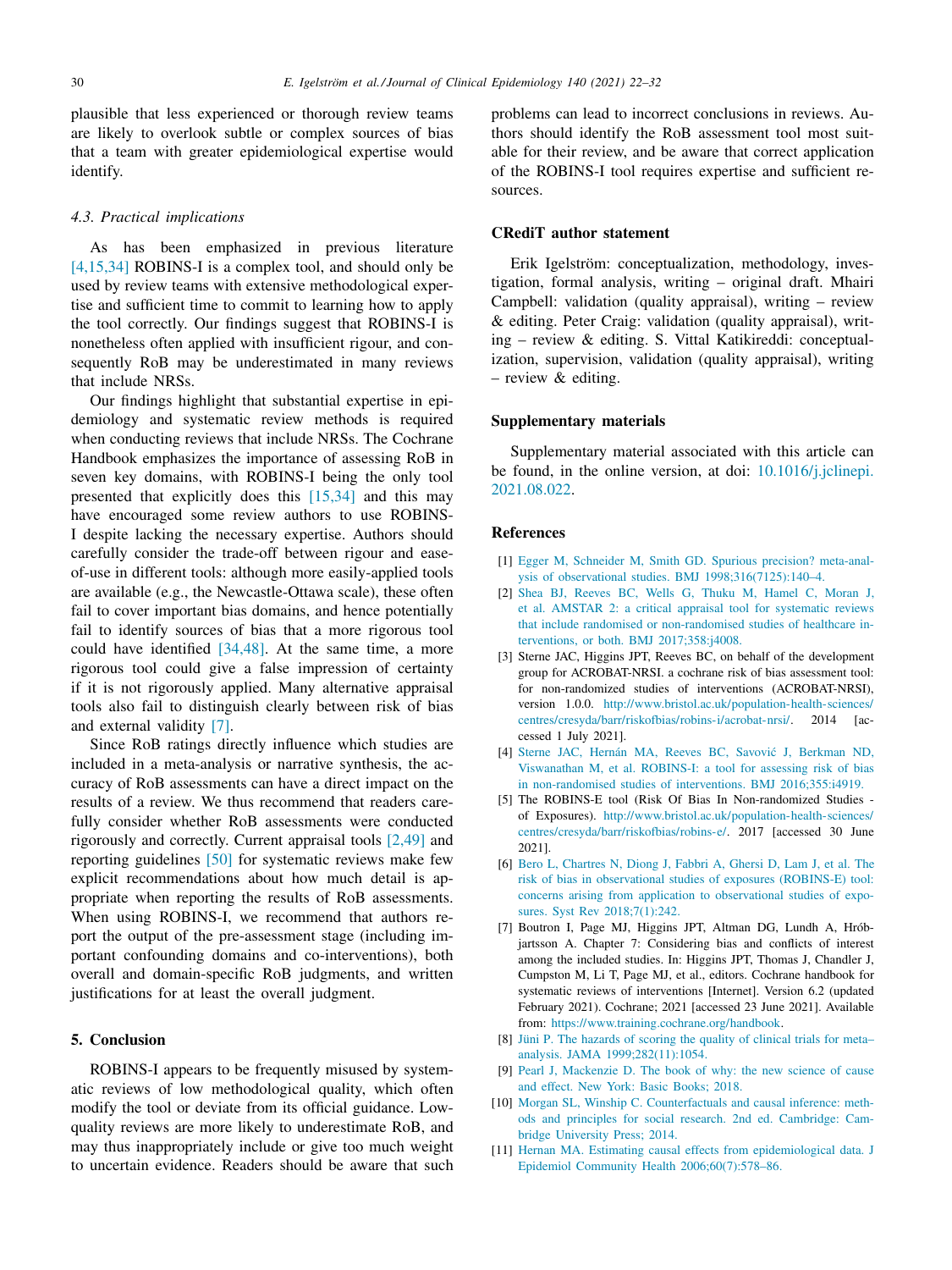- <span id="page-9-0"></span>[12] [Thomson](http://refhub.elsevier.com/S0895-4356(21)00267-5/sbref0012) H, [Craig](http://refhub.elsevier.com/S0895-4356(21)00267-5/sbref0012) P, [Hilton-Boon](http://refhub.elsevier.com/S0895-4356(21)00267-5/sbref0012) M, [Campbell](http://refhub.elsevier.com/S0895-4356(21)00267-5/sbref0012) M, [Katikireddi](http://refhub.elsevier.com/S0895-4356(21)00267-5/sbref0012) SV. Applying the ROBINS-I tool to natural experiments: an example from public health. Syst Rev [2018;7\(1\):15.](http://refhub.elsevier.com/S0895-4356(21)00267-5/sbref0012)
- [13] [Schünemann](http://refhub.elsevier.com/S0895-4356(21)00267-5/sbref0013) HJ, [Cuello](http://refhub.elsevier.com/S0895-4356(21)00267-5/sbref0013) C, [Akl](http://refhub.elsevier.com/S0895-4356(21)00267-5/sbref0013) EA, [Mustafa](http://refhub.elsevier.com/S0895-4356(21)00267-5/sbref0013) RA, [Meerpohl](http://refhub.elsevier.com/S0895-4356(21)00267-5/sbref0013) JJ, [Thayer](http://refhub.elsevier.com/S0895-4356(21)00267-5/sbref0013) K, et [al.](http://refhub.elsevier.com/S0895-4356(21)00267-5/sbref0013) GRADE guidelines: 18. How ROBINS-I and other tools to assess risk of bias in nonrandomized studies should be used to rate the certainty of a body of evidence. J Clin Epidemiol [2019;111:105–14.](http://refhub.elsevier.com/S0895-4356(21)00267-5/sbref0013)
- [14] [Huffman](http://refhub.elsevier.com/S0895-4356(21)00267-5/sbref0014) MD, [Thomas](http://refhub.elsevier.com/S0895-4356(21)00267-5/sbref0014) LE. Tools for evaluating and improving causal inference: introducing JAMA cardiology readers to the risk of bias in nonrandomized studies of interventions (ROBINS-I) tool. JAMA Cardiol [2018;3\(10\):907.](http://refhub.elsevier.com/S0895-4356(21)00267-5/sbref0014)
- [15] Sterne JAC, Hernán MA, McAleenan A, Reeves BC, Higgins JPT. Chapter 25: Assessing risk of bias in a non-randomized study. In: Higgins JPT, Thomas J, Chandler J, Cumpston M, Li T, Page MJ, et al., editors. Cochrane handbook for systematic reviews of interventions [Internet]. Version 6.2 (updated February 2021). Cochrane; 2021 [accessed 23 June 2021]. Available from: https://www.training. [cochrane.org/handbook.](https://www.training.cochrane.org/handbook)
- [16] [Farrah](http://refhub.elsevier.com/S0895-4356(21)00267-5/sbref0016) K, [Young](http://refhub.elsevier.com/S0895-4356(21)00267-5/sbref0016) K, [Tunis](http://refhub.elsevier.com/S0895-4356(21)00267-5/sbref0016) MC, [Zhao](http://refhub.elsevier.com/S0895-4356(21)00267-5/sbref0016) L. Risk of bias tools in systematic reviews of health interventions: an analysis of PROSPER-O-registered protocols. Syst Rev [2019;8\(1\):280.](http://refhub.elsevier.com/S0895-4356(21)00267-5/sbref0016)
- [17] [Minozzi](http://refhub.elsevier.com/S0895-4356(21)00267-5/sbref0017) S, [Cinquini](http://refhub.elsevier.com/S0895-4356(21)00267-5/sbref0017) M, [Gianola](http://refhub.elsevier.com/S0895-4356(21)00267-5/sbref0017) S, [Castellini](http://refhub.elsevier.com/S0895-4356(21)00267-5/sbref0017) G, [Gerardi](http://refhub.elsevier.com/S0895-4356(21)00267-5/sbref0017) C, [Banzi](http://refhub.elsevier.com/S0895-4356(21)00267-5/sbref0017) R. Risk of bias in nonrandomized studies of interventions showed low inter-rater reliability and challenges in its application. J Clin Epidemiol [2019;112:28–35.](http://refhub.elsevier.com/S0895-4356(21)00267-5/sbref0017)
- [18] [Jeyaraman](http://refhub.elsevier.com/S0895-4356(21)00267-5/sbref0018) MM, [Rabbani](http://refhub.elsevier.com/S0895-4356(21)00267-5/sbref0018) R, [Copstein](http://refhub.elsevier.com/S0895-4356(21)00267-5/sbref0018) L, [Robson](http://refhub.elsevier.com/S0895-4356(21)00267-5/sbref0018) RC, [Al-Yousif](http://refhub.elsevier.com/S0895-4356(21)00267-5/sbref0018) N, [Pollock](http://refhub.elsevier.com/S0895-4356(21)00267-5/sbref0018) M, et [al.](http://refhub.elsevier.com/S0895-4356(21)00267-5/sbref0018) [Methodologically](http://refhub.elsevier.com/S0895-4356(21)00267-5/sbref0018) rigorous risk of bias tools for nonrandomized studies had low reliability and high evaluator burden. J Clin Epidemiol 2020;128:140–7.
- [19] [Humphreys](http://refhub.elsevier.com/S0895-4356(21)00267-5/sbref0019) DK, [Panter](http://refhub.elsevier.com/S0895-4356(21)00267-5/sbref0019) J, [Ogilvie](http://refhub.elsevier.com/S0895-4356(21)00267-5/sbref0019) D. Questioning the application of risk of bias tools in appraising evidence from natural experimental studies: critical reflections on Benton et al., IJBNPA 2016. Int J Behav Nutr Phys Act [2017;14\(1\):49.](http://refhub.elsevier.com/S0895-4356(21)00267-5/sbref0019)
- [20] [Bilandzic](http://refhub.elsevier.com/S0895-4356(21)00267-5/sbref0020) A, [Fitzpatrick](http://refhub.elsevier.com/S0895-4356(21)00267-5/sbref0020) T, [Rosella](http://refhub.elsevier.com/S0895-4356(21)00267-5/sbref0020) L, [Henry](http://refhub.elsevier.com/S0895-4356(21)00267-5/sbref0020) D. Risk of bias in systematic reviews of non-randomized studies of adverse cardiovascular effects of thiazolidinediones and cyclooxygenase-2 inhibitors: application of a new Cochrane risk of bias tool. PLOS Med [2016;13\(4\):e1001987.](http://refhub.elsevier.com/S0895-4356(21)00267-5/sbref0020)
- [21] [Losilla](http://refhub.elsevier.com/S0895-4356(21)00267-5/sbref0021) J-M, [Oliveras](http://refhub.elsevier.com/S0895-4356(21)00267-5/sbref0021) I, [Marin-Garcia](http://refhub.elsevier.com/S0895-4356(21)00267-5/sbref0021) JA, [Vives](http://refhub.elsevier.com/S0895-4356(21)00267-5/sbref0021) J. Three risk of bias tools lead to opposite conclusions in observational research synthesis. J Clin Epidemiol [2018;101:61–72.](http://refhub.elsevier.com/S0895-4356(21)00267-5/sbref0021)
- [22] [Dhiman](http://refhub.elsevier.com/S0895-4356(21)00267-5/sbref0022) P, [Lee](http://refhub.elsevier.com/S0895-4356(21)00267-5/sbref0022) H, [Kirtley](http://refhub.elsevier.com/S0895-4356(21)00267-5/sbref0022) S, [Collins](http://refhub.elsevier.com/S0895-4356(21)00267-5/sbref0022) GS. A systematic review showed more consideration is needed when conducting nonrandomized studies of interventions. J Clin Epidemiol [2020;117:99–108.](http://refhub.elsevier.com/S0895-4356(21)00267-5/sbref0022)
- [23] [StataCorp.](http://refhub.elsevier.com/S0895-4356(21)00267-5/sbref0023) stata statistical software: release 16. College Station, TX:: StataCorp LLC; 2019.
- [24] [Rabe-Hesketh](http://refhub.elsevier.com/S0895-4356(21)00267-5/sbref0024) S, [Skrondal](http://refhub.elsevier.com/S0895-4356(21)00267-5/sbref0024) A, [Pickles](http://refhub.elsevier.com/S0895-4356(21)00267-5/sbref0024) A. Generalized multilevel structural equation modeling. Psychometrika [2004;69\(2\):167–90.](http://refhub.elsevier.com/S0895-4356(21)00267-5/sbref0024)
- [25] [Rhodes](http://refhub.elsevier.com/S0895-4356(21)00267-5/sbref0025) RE, [Baranova](http://refhub.elsevier.com/S0895-4356(21)00267-5/sbref0025) M, [Christian](http://refhub.elsevier.com/S0895-4356(21)00267-5/sbref0025) H, [Westgarth](http://refhub.elsevier.com/S0895-4356(21)00267-5/sbref0025) C. Increasing physical activity by four legs rather than two: systematic review of dog-facilitated physical activity interventions. Br J Sports Med [2020;54\(20\):1202–7.](http://refhub.elsevier.com/S0895-4356(21)00267-5/sbref0025)
- [26] [Sterne](http://refhub.elsevier.com/S0895-4356(21)00267-5/sbref0026) JAC, Savović J, [Page](http://refhub.elsevier.com/S0895-4356(21)00267-5/sbref0026) MJ, [Elbers](http://refhub.elsevier.com/S0895-4356(21)00267-5/sbref0026) RG, [Blencowe](http://refhub.elsevier.com/S0895-4356(21)00267-5/sbref0026) NS, [Boutron](http://refhub.elsevier.com/S0895-4356(21)00267-5/sbref0026) I, et [al.](http://refhub.elsevier.com/S0895-4356(21)00267-5/sbref0026) RoB 2: a revised tool for assessing risk of bias in randomised trials. BMJ [2019;366:l4898.](http://refhub.elsevier.com/S0895-4356(21)00267-5/sbref0026)
- [27] [Gogou](http://refhub.elsevier.com/S0895-4356(21)00267-5/sbref0027) M, [Pavlou](http://refhub.elsevier.com/S0895-4356(21)00267-5/sbref0027) E, [Haidopoulou](http://refhub.elsevier.com/S0895-4356(21)00267-5/sbref0027) K. Therapies that are available and under development for Duchenne muscular dystrophy: what about lung function? Pediatr Pulmonol [2020;55\(2\):300–15.](http://refhub.elsevier.com/S0895-4356(21)00267-5/sbref0027)
- [28] [Oteri](http://refhub.elsevier.com/S0895-4356(21)00267-5/sbref0028) V, [Occhipinti](http://refhub.elsevier.com/S0895-4356(21)00267-5/sbref0028) F, [Gribaudo](http://refhub.elsevier.com/S0895-4356(21)00267-5/sbref0028) G, [Marastoni](http://refhub.elsevier.com/S0895-4356(21)00267-5/sbref0028) F, [Chisari](http://refhub.elsevier.com/S0895-4356(21)00267-5/sbref0028) E. Integration of ultrasound in medical school: effects on physical examination skills of undergraduates. Med Sci Educ [2020;30\(1\):417–27.](http://refhub.elsevier.com/S0895-4356(21)00267-5/sbref0028)
- [29] [Palmowski](http://refhub.elsevier.com/S0895-4356(21)00267-5/sbref0029) J, [Reichel](http://refhub.elsevier.com/S0895-4356(21)00267-5/sbref0029) T, [Boßlau](http://refhub.elsevier.com/S0895-4356(21)00267-5/sbref0029) TK, [Krüger](http://refhub.elsevier.com/S0895-4356(21)00267-5/sbref0029) K. The effect of acute running and cycling exercise on T cell apoptosis in humans: a systematic review. Scand J Immunol [2020;91\(2\).](http://refhub.elsevier.com/S0895-4356(21)00267-5/sbref0029)
- [30] [Agnelli](http://refhub.elsevier.com/S0895-4356(21)00267-5/sbref0030) G, [Belch](http://refhub.elsevier.com/S0895-4356(21)00267-5/sbref0030) JJF, [Baumgartner](http://refhub.elsevier.com/S0895-4356(21)00267-5/sbref0030) I, [Giovas](http://refhub.elsevier.com/S0895-4356(21)00267-5/sbref0030) P, [Hoffmann](http://refhub.elsevier.com/S0895-4356(21)00267-5/sbref0030) U. [Mor-](http://refhub.elsevier.com/S0895-4356(21)00267-5/sbref0030)

bidity and mortality associated with atherosclerotic peripheral artery disease: a systematic review. Atherosclerosis [2020;293:94–100.](http://refhub.elsevier.com/S0895-4356(21)00267-5/sbref0030)

- [31] [Kowalewski](http://refhub.elsevier.com/S0895-4356(21)00267-5/sbref0031) M, [Raffa](http://refhub.elsevier.com/S0895-4356(21)00267-5/sbref0031) GM, Zieliński K, [Alanazi](http://refhub.elsevier.com/S0895-4356(21)00267-5/sbref0031) M, [Gilbers](http://refhub.elsevier.com/S0895-4356(21)00267-5/sbref0031) M, [Heuts](http://refhub.elsevier.com/S0895-4356(21)00267-5/sbref0031) S, et [al.](http://refhub.elsevier.com/S0895-4356(21)00267-5/sbref0031) The impact of Centre's heart transplant status and volume on in-hospital outcomes following extracorporeal membrane oxygenation for refractory [post-cardiotomy](http://refhub.elsevier.com/S0895-4356(21)00267-5/sbref0031) cardiogenic shock: a meta-analysis. BMC Cardiovasc Disord 2020;20(1):10.
- [32] [Singh](http://refhub.elsevier.com/S0895-4356(21)00267-5/sbref0032) AD, [Maitra](http://refhub.elsevier.com/S0895-4356(21)00267-5/sbref0032) S, [Singh](http://refhub.elsevier.com/S0895-4356(21)00267-5/sbref0032) N, [Tyagi](http://refhub.elsevier.com/S0895-4356(21)00267-5/sbref0032) P, [Ashraf](http://refhub.elsevier.com/S0895-4356(21)00267-5/sbref0032) A, [Kumar](http://refhub.elsevier.com/S0895-4356(21)00267-5/sbref0032) R, et [al.](http://refhub.elsevier.com/S0895-4356(21)00267-5/sbref0032) Systematic review with meta-analysis: impact of baseline resistance-associated substitutions on the efficacy of glecaprevir/pibrentasvir among chronic hepatitis C patients. Aliment Pharmacol Ther [2020;51\(5\):490–504.](http://refhub.elsevier.com/S0895-4356(21)00267-5/sbref0032)
- [33] [Sennesael](http://refhub.elsevier.com/S0895-4356(21)00267-5/sbref0033) A-L, [Krug](http://refhub.elsevier.com/S0895-4356(21)00267-5/sbref0033) B, [Sneyers](http://refhub.elsevier.com/S0895-4356(21)00267-5/sbref0033) B, [Spinewine](http://refhub.elsevier.com/S0895-4356(21)00267-5/sbref0033) A. Do computerized clinical decision support systems improve the prescribing of oral anticoagulants? a systematic review. Thromb Res [2020;187:79–87.](http://refhub.elsevier.com/S0895-4356(21)00267-5/sbref0033)
- [34] Reeves BC, Deeks JJ, Higgins JPT, Shea B, Tugwell P, Wells GA. Chapter 24: Including non-randomized studies on intervention effects. In: Higgins JPT, Thomas J, Chandler J, Cumpston M, Li T, Page MJ, et al., editors. Cochrane handbook for systematic reviews of interventions [Internet]. Version 6.2 (updated February 2021). Cochrane; 2021 [accessed 23 June 2021]. Available from: <https://www.training.cochrane.org/handbook>
- [35] [Djade](http://refhub.elsevier.com/S0895-4356(21)00267-5/sbref0035) CD, [Porgo](http://refhub.elsevier.com/S0895-4356(21)00267-5/sbref0035) TV, [Zomahoun](http://refhub.elsevier.com/S0895-4356(21)00267-5/sbref0035) HTV, [Perrault-Sullivan](http://refhub.elsevier.com/S0895-4356(21)00267-5/sbref0035) G, [Dionne](http://refhub.elsevier.com/S0895-4356(21)00267-5/sbref0035) CE. Incidence of shoulder pain in 40 years old and over and associated factors: a systematic review. Eur J Pain [2020;24\(1\):39–50.](http://refhub.elsevier.com/S0895-4356(21)00267-5/sbref0035)
- [36] [Indarwati](http://refhub.elsevier.com/S0895-4356(21)00267-5/sbref0036) F, [Mathew](http://refhub.elsevier.com/S0895-4356(21)00267-5/sbref0036) S, [Munday](http://refhub.elsevier.com/S0895-4356(21)00267-5/sbref0036) J, [Keogh](http://refhub.elsevier.com/S0895-4356(21)00267-5/sbref0036) S, Incidence of peripheral intravenous catheter failure and complications in paediatric patients: systematic review and meta analysis. Int J Nurs Stud [2020;102:103488.](http://refhub.elsevier.com/S0895-4356(21)00267-5/sbref0036)
- [37] [Garbazza](http://refhub.elsevier.com/S0895-4356(21)00267-5/sbref0037) C, [Hackethal](http://refhub.elsevier.com/S0895-4356(21)00267-5/sbref0037) S, [Riccardi](http://refhub.elsevier.com/S0895-4356(21)00267-5/sbref0037) S, [Cajochen](http://refhub.elsevier.com/S0895-4356(21)00267-5/sbref0037) C, [Cicolin](http://refhub.elsevier.com/S0895-4356(21)00267-5/sbref0037) A, [D'Agostino](http://refhub.elsevier.com/S0895-4356(21)00267-5/sbref0037) A, et [al.](http://refhub.elsevier.com/S0895-4356(21)00267-5/sbref0037) [Polysomnographic](http://refhub.elsevier.com/S0895-4356(21)00267-5/sbref0037) features of pregnancy: a systematic review. Sleep Med Rev 2020;50:101249.
- [38] [Gentile](http://refhub.elsevier.com/S0895-4356(21)00267-5/sbref0038) D, [Donadon](http://refhub.elsevier.com/S0895-4356(21)00267-5/sbref0038) M, [Lleo](http://refhub.elsevier.com/S0895-4356(21)00267-5/sbref0038) A, [Aghemo](http://refhub.elsevier.com/S0895-4356(21)00267-5/sbref0038) A, [Roncalli](http://refhub.elsevier.com/S0895-4356(21)00267-5/sbref0038) M, di Tommaso L, et [al.](http://refhub.elsevier.com/S0895-4356(21)00267-5/sbref0038) Surgical treatment of [hepatocholangiocarcinoma:](http://refhub.elsevier.com/S0895-4356(21)00267-5/sbref0038) a systematic review. Liver Cancer 2020;9(1):15–27.
- [39] [Lam](http://refhub.elsevier.com/S0895-4356(21)00267-5/sbref0039) PP, [Du](http://refhub.elsevier.com/S0895-4356(21)00267-5/sbref0039) R, [Peng](http://refhub.elsevier.com/S0895-4356(21)00267-5/sbref0039) S, [McGrath](http://refhub.elsevier.com/S0895-4356(21)00267-5/sbref0039) CP, Yiu [CK.](http://refhub.elsevier.com/S0895-4356(21)00267-5/sbref0039) Oral health status of children and adolescents with autism spectrum disorder: a systematic review of case-control studies and meta-analysis. Autism [2020;24\(5\):1047–66.](http://refhub.elsevier.com/S0895-4356(21)00267-5/sbref0039)
- [40] [Manohar](http://refhub.elsevier.com/S0895-4356(21)00267-5/sbref0040) N, [Hayen](http://refhub.elsevier.com/S0895-4356(21)00267-5/sbref0040) A, [Fahey](http://refhub.elsevier.com/S0895-4356(21)00267-5/sbref0040) P, [Arora](http://refhub.elsevier.com/S0895-4356(21)00267-5/sbref0040) A. Obesity and dental caries in early childhood: a systematic review and meta-analyses. Obes Rev [2020;21\(3\):e12960.](http://refhub.elsevier.com/S0895-4356(21)00267-5/sbref0040)
- [41] [Sideris](http://refhub.elsevier.com/S0895-4356(21)00267-5/sbref0041) A, [Holmes](http://refhub.elsevier.com/S0895-4356(21)00267-5/sbref0041) TR, [Cumming](http://refhub.elsevier.com/S0895-4356(21)00267-5/sbref0041) B, [Havas](http://refhub.elsevier.com/S0895-4356(21)00267-5/sbref0041) T. A systematic review and meta-analysis of predictors of airway intervention in adult epiglottitis. Laryngoscope [2020;130\(2\):465–73.](http://refhub.elsevier.com/S0895-4356(21)00267-5/sbref0041)
- [42] Matthias K, Rissling O, Pieper D, Morche J, Nocon M, Jacobs A, et al. The methodological quality of systematic reviews on the treatment of adult major depression needs improvement according to AMSTAR 2: a cross-sectional study. Heliyon. 2020 Sep 1;6(9).
- [43] [Almeida](http://refhub.elsevier.com/S0895-4356(21)00267-5/sbref0043) MO, [Yamato](http://refhub.elsevier.com/S0895-4356(21)00267-5/sbref0043) TP, [Parreira](http://refhub.elsevier.com/S0895-4356(21)00267-5/sbref0043) P do CS, [Costa](http://refhub.elsevier.com/S0895-4356(21)00267-5/sbref0043) LOP, Kamper S, [Saragiotto](http://refhub.elsevier.com/S0895-4356(21)00267-5/sbref0043) BT. Overall [confidence](http://refhub.elsevier.com/S0895-4356(21)00267-5/sbref0043) in the results of systematic reviews on exercise therapy for chronic low back pain: a cross– sectional analysis using the Assessing the Methodological Quality of Systematic Reviews (AMSTAR) 2 tool. Braz J Phys Ther [2020;24\(2\):103–17.](http://refhub.elsevier.com/S0895-4356(21)00267-5/sbref0043)
- [44] [Lorenz](http://refhub.elsevier.com/S0895-4356(21)00267-5/sbref0044) RC, [Matthias](http://refhub.elsevier.com/S0895-4356(21)00267-5/sbref0044) K, [Pieper](http://refhub.elsevier.com/S0895-4356(21)00267-5/sbref0044) D, [Wegewitz](http://refhub.elsevier.com/S0895-4356(21)00267-5/sbref0044) U, [Morche](http://refhub.elsevier.com/S0895-4356(21)00267-5/sbref0044) J, Nocon M, et [al.](http://refhub.elsevier.com/S0895-4356(21)00267-5/sbref0044) A [psychometric](http://refhub.elsevier.com/S0895-4356(21)00267-5/sbref0044) study found AMSTAR 2 to be a valid and moderately reliable appraisal tool. J Clin Epidemiol [2019;114:133–40.](http://refhub.elsevier.com/S0895-4356(21)00267-5/sbref0044)
- [45] [Siemens](http://refhub.elsevier.com/S0895-4356(21)00267-5/sbref0045) W, [Schwarzer](http://refhub.elsevier.com/S0895-4356(21)00267-5/sbref0045) G, [Rohe](http://refhub.elsevier.com/S0895-4356(21)00267-5/sbref0045) MS, [Buroh](http://refhub.elsevier.com/S0895-4356(21)00267-5/sbref0045) S, [Meerpohl](http://refhub.elsevier.com/S0895-4356(21)00267-5/sbref0045) JJ, [Becker](http://refhub.elsevier.com/S0895-4356(21)00267-5/sbref0045) G. Methodological quality was critically low in 9/10 systematic reviews in advanced cancer patients—A methodological study. J Clin Epidemiol [2021;136:84–95.](http://refhub.elsevier.com/S0895-4356(21)00267-5/sbref0045)
- [46] [Saric](http://refhub.elsevier.com/S0895-4356(21)00267-5/sbref0046) F, [Barcot](http://refhub.elsevier.com/S0895-4356(21)00267-5/sbref0046) O, [Puljak](http://refhub.elsevier.com/S0895-4356(21)00267-5/sbref0046) L. Risk of bias assessments for selective reporting were inadequate in the majority of Cochrane reviews. J Clin Epidemiol [2019;112:53–8.](http://refhub.elsevier.com/S0895-4356(21)00267-5/sbref0046)